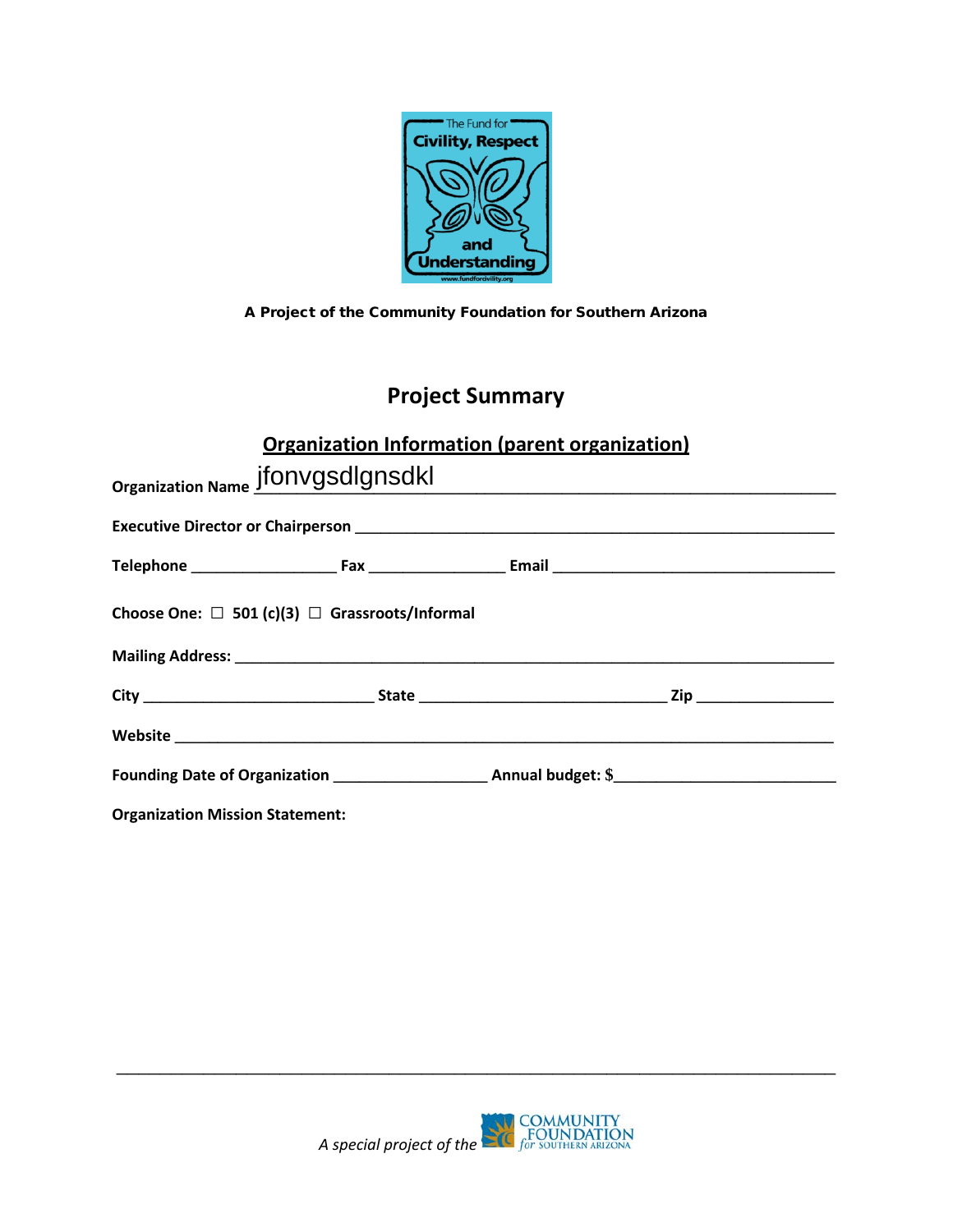#### **Project Information**

**(for which funding is requested)**

| Project Manager's relevant experience (brief):                                                                                                                  |  |  |  |  |  |
|-----------------------------------------------------------------------------------------------------------------------------------------------------------------|--|--|--|--|--|
|                                                                                                                                                                 |  |  |  |  |  |
|                                                                                                                                                                 |  |  |  |  |  |
|                                                                                                                                                                 |  |  |  |  |  |
|                                                                                                                                                                 |  |  |  |  |  |
|                                                                                                                                                                 |  |  |  |  |  |
|                                                                                                                                                                 |  |  |  |  |  |
| Total number of paid or volunteer staff members who will work on this project:                                                                                  |  |  |  |  |  |
| Full-time __________ Part-time _________ Volunteer ________ Total ________                                                                                      |  |  |  |  |  |
| This project falls under which Fund for Civility, Respect and Understanding Area of Interest? (check<br>one or both): □ Anti-Bullying □ Mental Health Awareness |  |  |  |  |  |
| A formal construction of the state of the construction which discuss the construction of the control for AMPH in                                                |  |  |  |  |  |

**Give a two-sentence description of your project. This description may be used in Fund for Civility, Respect and Understanding materials, as might other descriptive material in this application:** 



**\_\_\_\_\_\_\_\_\_\_\_\_\_\_\_\_\_\_\_\_\_\_\_\_\_\_\_\_\_\_\_\_\_\_\_\_\_\_\_\_\_\_\_\_\_\_\_\_\_\_\_\_\_\_\_\_\_\_\_\_\_\_\_\_\_\_\_\_\_\_\_\_\_\_\_\_\_\_\_\_\_\_\_\_\_**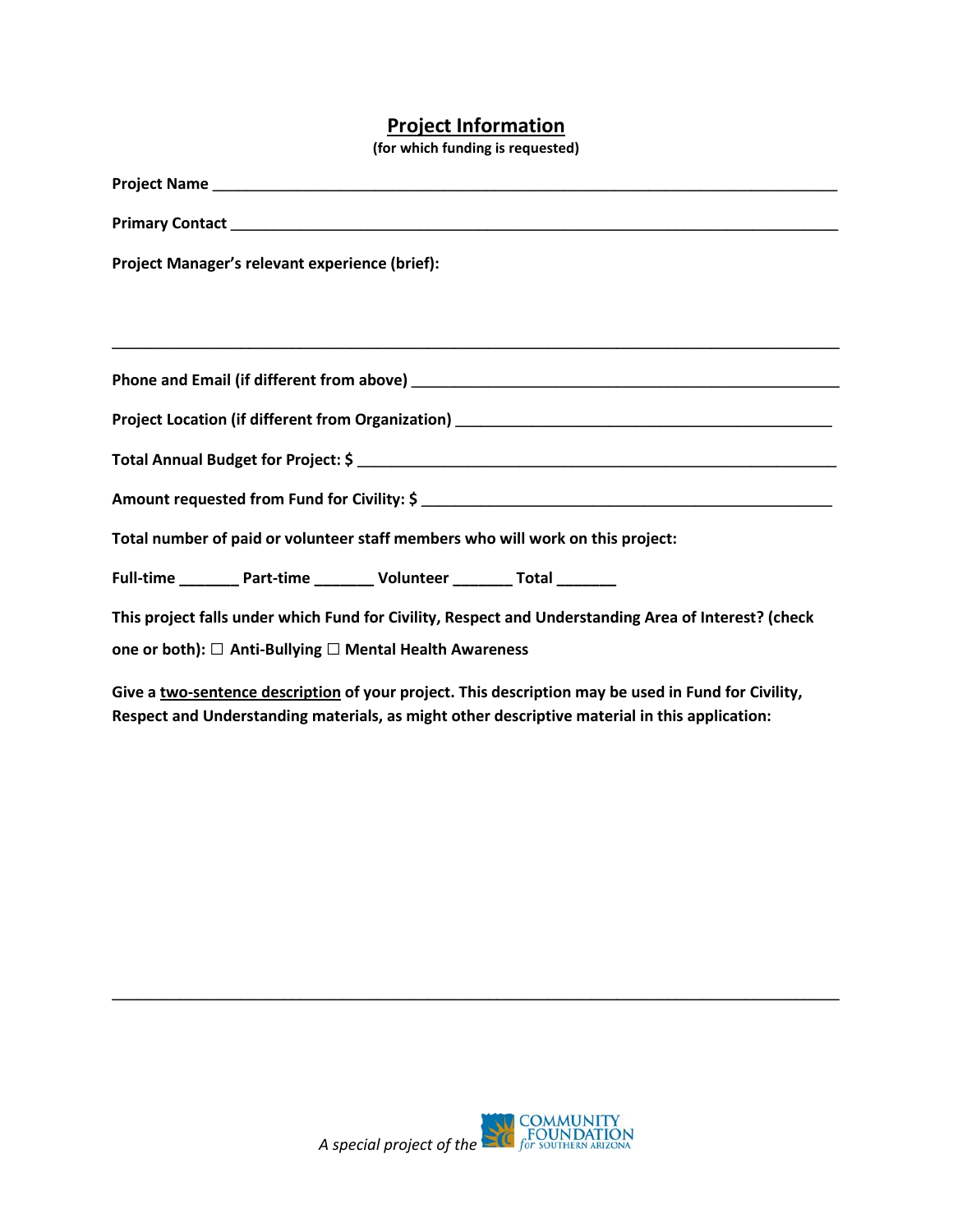## **Budget for the Project for which Funding is Requested**

| <b>Item</b>                                                                    | <b>Amount</b><br><b>Requested</b><br>from FCRU | <b>Secured</b><br>Funding* | <b>Amount</b><br>remaining<br>to be<br>raised** | <b>Total</b><br><b>Budget</b> |
|--------------------------------------------------------------------------------|------------------------------------------------|----------------------------|-------------------------------------------------|-------------------------------|
|                                                                                | <b>Column A</b>                                | <b>Column B</b>            | <b>Column C</b>                                 | $A+B+C$                       |
| <b>Personnel/Salaries</b><br>(list title and percentage of<br>time on project) |                                                |                            |                                                 |                               |
|                                                                                |                                                |                            |                                                 |                               |
|                                                                                |                                                |                            |                                                 |                               |
|                                                                                |                                                |                            |                                                 |                               |
| Subtotal: Personnel                                                            |                                                |                            |                                                 |                               |
| Benefits ( <sub>200</sub> % of personnel)                                      |                                                |                            |                                                 |                               |
| <b>Subtotal: Personnel</b>                                                     |                                                |                            |                                                 |                               |
| <b>Project Expenses</b>                                                        |                                                |                            |                                                 |                               |
| <b>Consultants</b><br>(list title and hours)                                   |                                                |                            |                                                 |                               |
|                                                                                |                                                |                            |                                                 |                               |
|                                                                                |                                                |                            |                                                 |                               |
|                                                                                |                                                |                            |                                                 |                               |
| Office supplies                                                                |                                                |                            |                                                 |                               |
| Printing/duplicating                                                           |                                                |                            |                                                 |                               |
| Mailing/postage/delivery                                                       |                                                |                            |                                                 |                               |
| Program materials/supplies                                                     |                                                |                            |                                                 |                               |
| <b>Utilities</b>                                                               |                                                |                            |                                                 |                               |
| Telephone                                                                      |                                                |                            |                                                 |                               |
| Rent                                                                           |                                                |                            |                                                 |                               |
| <b>Travel</b>                                                                  |                                                |                            |                                                 |                               |
| Insurance<br>Other                                                             |                                                |                            |                                                 |                               |
|                                                                                |                                                |                            |                                                 |                               |
|                                                                                |                                                |                            |                                                 |                               |
| <b>Subtotal: Project Expense</b>                                               |                                                |                            |                                                 |                               |
| <b>Total Expenses</b><br>(Personnel + Project)                                 |                                                |                            |                                                 |                               |

**\*Please provide the source(s) and amount(s) for all secured funding for this project. \*\*Please provide the source(s) and amount(s) for all pending funding for this project.** 

**If you have questions, contact Emily or Jennie at [grants@fundforcivility.org.](mailto:grants@fundforcivility.org) Submit forms via email to [grants@fundforcivility.org.](mailto:jennie@fundforcivility.org) Application deadline is Feb. 8, 2013 at 5 p.m. Applications submitted after the deadline may be resubmitted for the next round of grants.**